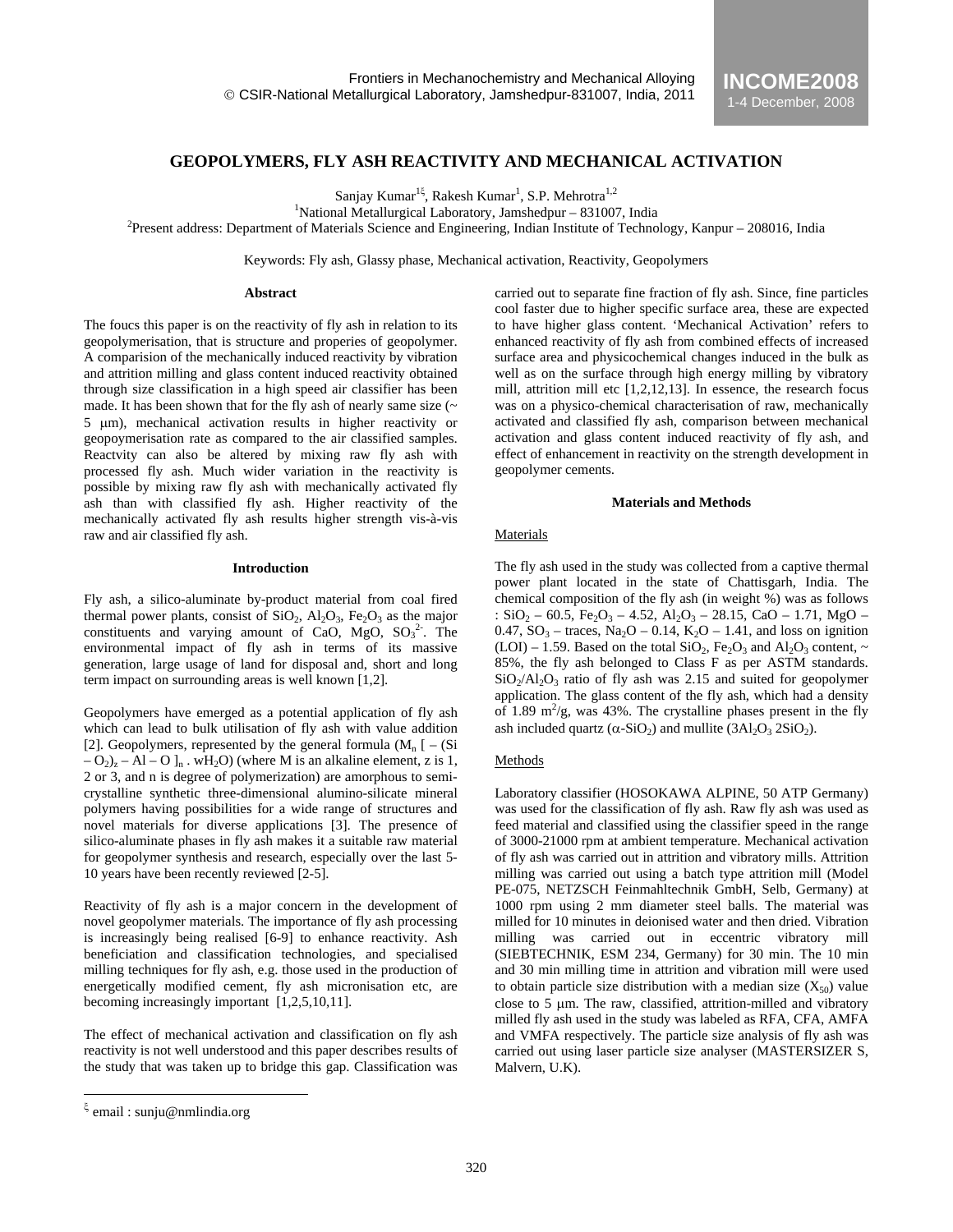Analytical grade sodium hydroxide in flake form (98% purity) was used to prepare alkaline activator solution. Sodium hydroxide was dissolved in water atleast 24 hours before use. The sodium hydroxide to fly ash ratio was kept 0.05 for all the experiments. Samples were prepared by mixing alkaline activator solution with fly ash keeping solid to liquid ratio of 0.5. Samples were kept in sealed condition for 24 hours at 27°C followed by heat curing for geopolymerisation at 60°C for 24 hours. The heat evolution during geopolymerisation reactions was monitored by Isothermal conduction calorimeter (TAM AIR, Thermometric AB, Jarafalla, Sweden). Immediately after calorimetry, the samples were subjected to microstructural analysis.

For compressive strength determination,  $50x50x50$  mm<sup>3</sup> size briquette samples were made varying the sodium hydroxide to fly ash ratio  $(w/w)$  in the range of 0.05 to 0.25 and keeping solid to liquid ratio fixed at 0.5. The samples were subjected to same curing cycle as used for the preparation of calorimetric samples, i.e. 24 hours at 27°C followed by 24 hour at 60°C. AIMIL Compression Testing Machine was used to test the strength of samples.

XRD patterns were recorded on a Siemens diffractometer (Model D500) using  $Cok\alpha$  radiation. The morphology of the samples was analysed using JEOL 840 Scanning Electron Microscope after gold coating. FT-IR spectra of the different fly ash materials after milling were recorded on a NECOLET-570 Fourier transform infrared spectrometer using KBr pallets in the range of 400 to 4000 cm $^{-1}$  at a resolution of 4 cm $^{-1}$ .

### **Results and Discussions**

### Characterization of Raw, Classified and Mechanically Activated Fly ash

Figure 1 shows typical particle size distribution of RFA, CFA, AMFA and VMFA. Based on the particle size, the fly ash samples can be arranged in following order: RFA  $(34 \mu m) >$ VMFA  $(5 \mu m)$  $\approx$  AMFA (4.3 µm) > CFA (2.2 µm).



Figure 1. Typical particle size distribution of RFA, CFA, AMFA and VMFA

The morphology of the RFA, CFA, AMFA and VMFA is given in Fig. 2. The RFA contains spherical to irregular particles (Fig.  $2(a)$ ). Typically, the size of cenospheres is in the range of 2 to 15 µm. In contrast to RFA, CFA is characterised by cenospheres having size in the range of 1 to 3  $\mu$ m (Fig. 2(b)). Different particle morphology was obtained in milled samples. VMFA mostly consisted of spherical to semi-angular particles and also showed particle aggregation (Fig. 2(c)). AMFA showed mostly small size spherical particles without any aggregation (Fig. 2(d)).



Figure 2. SEM micrograph showing morphological features of fly ash samples: (a) RFA, (b) CFA, (c) VMFA, and (d) AMFA

Figure 3 shows the comparison between the X-ray powder diffraction pattern of CFA (3000 and 11000 rpm), AMFA and VMFA vis-à-vis RFA. The diffraction pattern of RFA comprises of X-ray background which is typical of glass phase. After classification, the fly ash samples show an increase in X-ray background indicating an increase in glass content in CFA samples; the increase at higher classification speed of 11000 rpm (CFA11000) is being higher than at 3000 rpm (CFA3000) indicating higher amount of glass content in the sample classified at higher speed. In sharp contrast, both the mechanically activated samples (VMFA, AMFA) shows lower X-ray background than RFA which points towards lowering of glass content. Mullite and Quartz are the two crystalline phases present in RFA. There is a sharp increase in the mullite peaks in CFA samples. Mullite phase remains more or less unaltered after mechanical activation in AMFA and VMFA. The intensity of peak at  $2\theta \sim 31^\circ$  (d = 3.33-3.35 Å), which is assigned to quartz decreases after classification (this is more clearly revealed when only this peak is plotted and magnified). Interestingly, an increase in the intensity of quartz peak was observed in both AMFA and VMFA. The VMFA showed a higher increase and a possible shift in the peak towards higher angle. The reduction in glass content on hand and change in the peak at  $\sim$  3.34 Å in the AMFA and VMFA suggested possibility of structural change in these samples due to mechanical activation.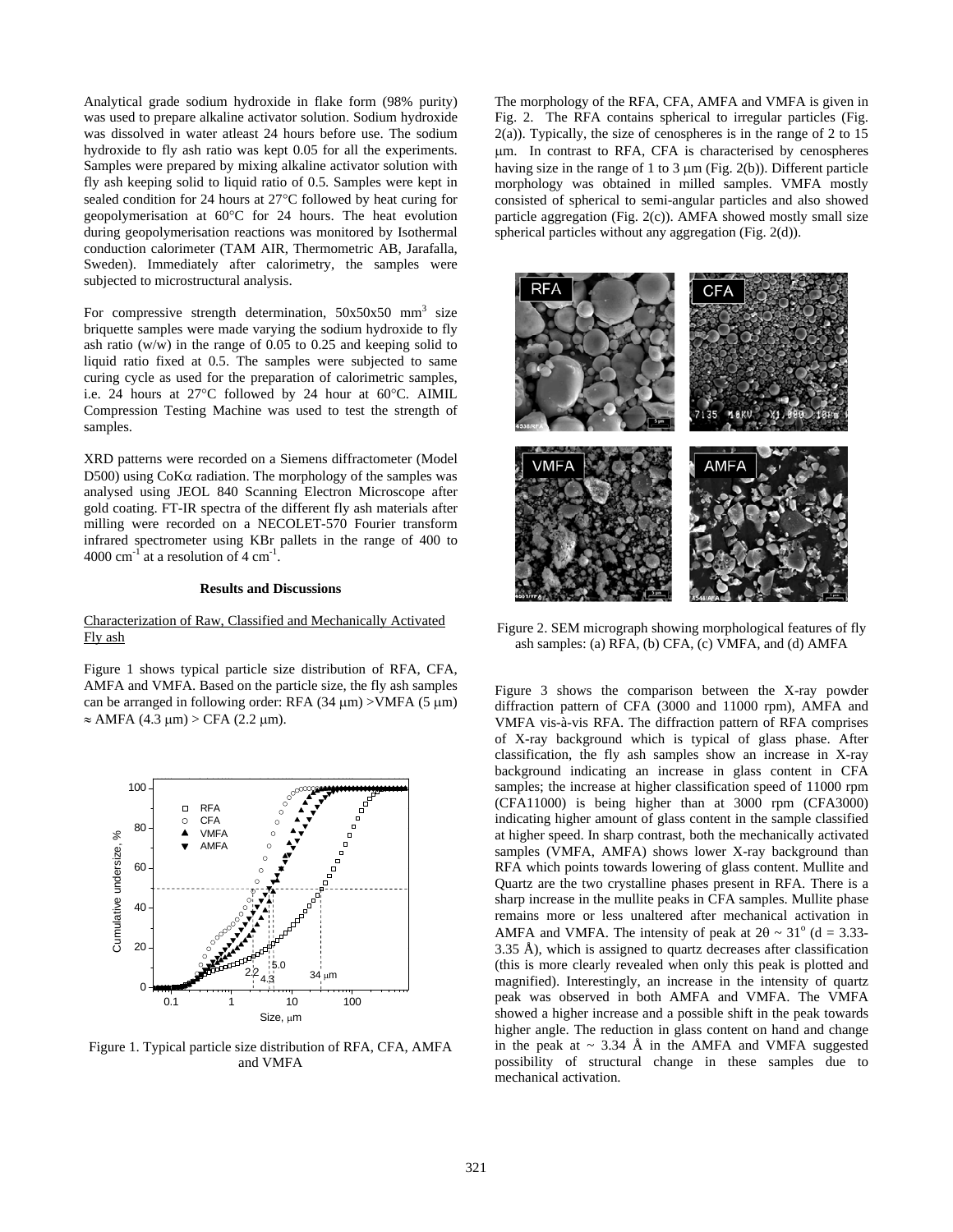Figure 4 shows the IR spectra of CFA, VMFA, and AMFA along with RFA. Peak assignment in the spectra was done based on the published literature [14] as summarised in Table 1.



Figure 3. XRD patterns of RFA, CFA, AMFA and VMFA



Figure 4. IR spectra of RFA, CFA, AMFA and VMFA

Table 1. Peak assignment in the IR spectra of fly ash [14]

| IR band $(cm^{-1})$ | Peak assignment                             |  |
|---------------------|---------------------------------------------|--|
| $1165$ (sh)         | Asymmetric stretching (Si-O-Si)             |  |
| $1138$ (sh)         | Asymmetric stretching (Si-O-Si and Al-O-Si) |  |
| $1080$ (sh)         | Asymmetric stretching (Si-O-Si and Al-O-Si) |  |
| 1074(s)             | Asymmetric stretching (Si-O-Si and Al-O-Si) |  |
| 882(s)              | $Si-O$ stretching, OH bending $(Si-OH)$     |  |
| 798(s)              | Symmetric stretching (Si-O-Si)              |  |
| $727$ (sh)          | Symmetric stretching (Si-O-Si and Al-O-Si)  |  |
| 620(s)              | Symmetric stretching (Si-O-Si and Al-O-Si)  |  |
| 561 $(s)$           | Symmetric stretching (Al-O-Si)              |  |
| 466(s)              | Bending $(Si-O-Si$ and $O-Si-O$             |  |

IR spectra of RFA and CFA are quite similar in nature. FTIR spectra of VMFA and AMFA show changes in the intensity of IR peaks corresponding to Si-O-Si bending  $(460 \text{ cm}^{-1})$ , and T-O-Si (T=Si, Al) asymmetric stretching (913, 1090 & 1160, 798 cm<sup>-1</sup>). In addition, a new peak at  $798 \text{ cm}^{-1}$  corresponding to Si-O-Si symmetric stretching is observed in both the mechanically activated samples. This peak corresponds to Si-O-Si symmetric stretching. The peak at 798 cm<sup>-1</sup> becomes increasingly more prominent with an increase in mechanical activation time in attrition as well as vibratory mill [15]. The IR results for mechanically activated samples further points towards structural arrangement during mechanical activation. Recrystallisation/ ordering in glass phase during mechanical activation have been reported in literature. Both XRD and IR studies have indicated structural rearrangement during mechanical activation of fly ash. Due to mechanical activation, possible recrystallisation/ ordering of glass phase present in fly ash require further studies for corroboration.

### Fly Ash Reactivity

Fly ash mixed with alkali solution in equal proportion was geopolymerised at  $60^\circ\text{C}$  for  $24^\circ\text{h}$ . The progress of geopolymerisation was monitored by using a multi-channel isothermal conduction calorimeter (TAMAIR, ThermometricAB, Sweden). The results of conduction calorimetry are given in Fig 5, which shows the rate of heat evolved (dq/dt) versus time. The highest rate  $[(dq/dt)_{max}]$  was taken as a measure of reactivity. Based on the rate of heat evolved, the fly ash samples in terms of increasing reactivity can be arranged as follows : VMFA > AMFA > CFA > RFA. Both mechanical activation and classification results in enhancement of reactivity. It is interesting to note that in spite of a higher size ( $d_{50} \sim 5 \mu m$ ), the mechanically activated samples show higher reactivity as compared to classified fly ash  $(d_{50} = 2.3 \mu m)$ . Higher reactivity of VMFA over AMFA highlights the importance of mechanical activation device.



Fig. 7 Calorimetric response during geopolymerisation of RFA, CFA, VMFA and AMFA at  $60^{\circ}$ C.

The reactivity of fly ash was further assessed in the mixture of RFA along with one of the pre-processed fly ash sample (CFA, VMFA, AMFA) and these results are summarized in Fig. 8. (100